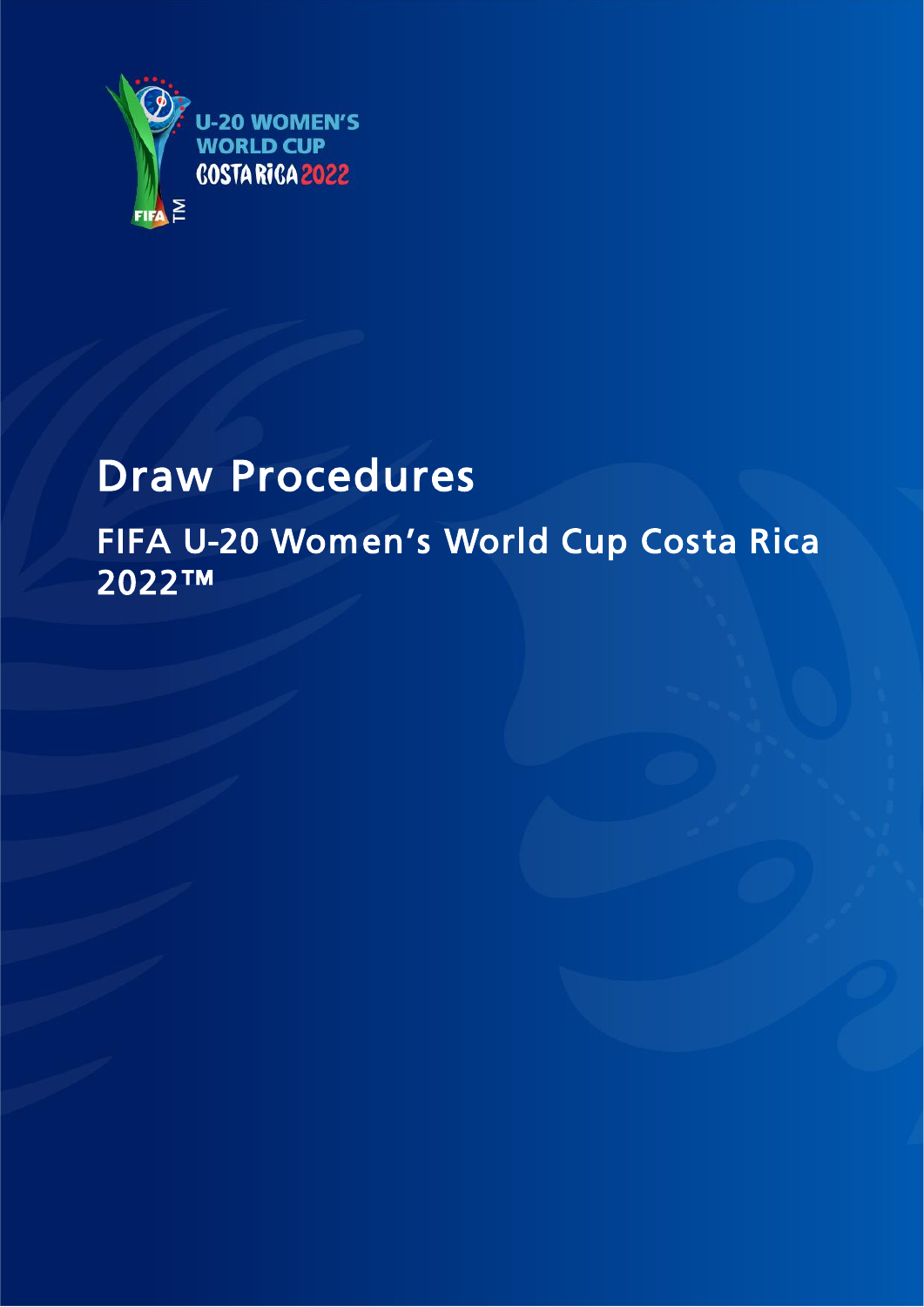

## **DRAW DATE AND VENUE**

The draw for the tournament will take place on 5 May 2022 in the Teatro Nacional in San José, Costa Rica.

## **SLOT ALLOCATION**

| <b>CONFEDERATION</b> | <b>NUMBER OF TEAMS</b> | <b>QUALIFIED TEAMS</b>              |  |
|----------------------|------------------------|-------------------------------------|--|
| <b>AFC</b>           | 3                      | Australia, Japan, Korea Republic    |  |
| <b>CAF</b>           | 2                      | Ghana, Nigeria                      |  |
| Concacaf             | 3                      | <b>Canada, Mexico, USA</b>          |  |
| <b>CONMEBOL</b>      | 2                      | <b>Brazil, Colombia</b>             |  |
| <b>OFC</b>           |                        | <b>New Zealand</b>                  |  |
| <b>UEFA</b>          | Δ                      | France, Germany, Netherlands, Spain |  |
| <b>Host</b>          |                        | <b>Costa Rica</b>                   |  |

#### **POT ALLOCATION**

The 16 qualified teams are allocated to four pots of four teams each, based on a ranking created according to past sporting performance.

The ranking is based on the total points obtained in the last five FIFA U-20 Women's World Cups (three points for a win, one point for a draw, zero for a defeat). The ranking used to form the pots is thus based on the points obtained at the 2018, 2016, 2014, 2012 and 2010 FIFA U-20 Women's World Cups™.

To enable the ranking to accurately reflect current form, the greatest importance is given to results from the most recent FIFA U-20 Women's World Cups. To a lesser degree, attention is also paid to results from previous years. The system uses five cycles, and the points earned in a FIFA U-20 Women's World Cup tournament decline linearly over the past five cycles:

- 2018: 100% value of total points
- 2016: 80% value of total points
- 2014: 60% value of total points
- 2012: 40% value of total points
- 2010: 20% value of total points

In addition, five bonus points are added to each of the confederation's current champions that won the respective qualifying tournament for this cycle.

Based on the above ranking, the top three teams and the hosts are allocated to pot 1, the next four teams to pot 2, and so on.